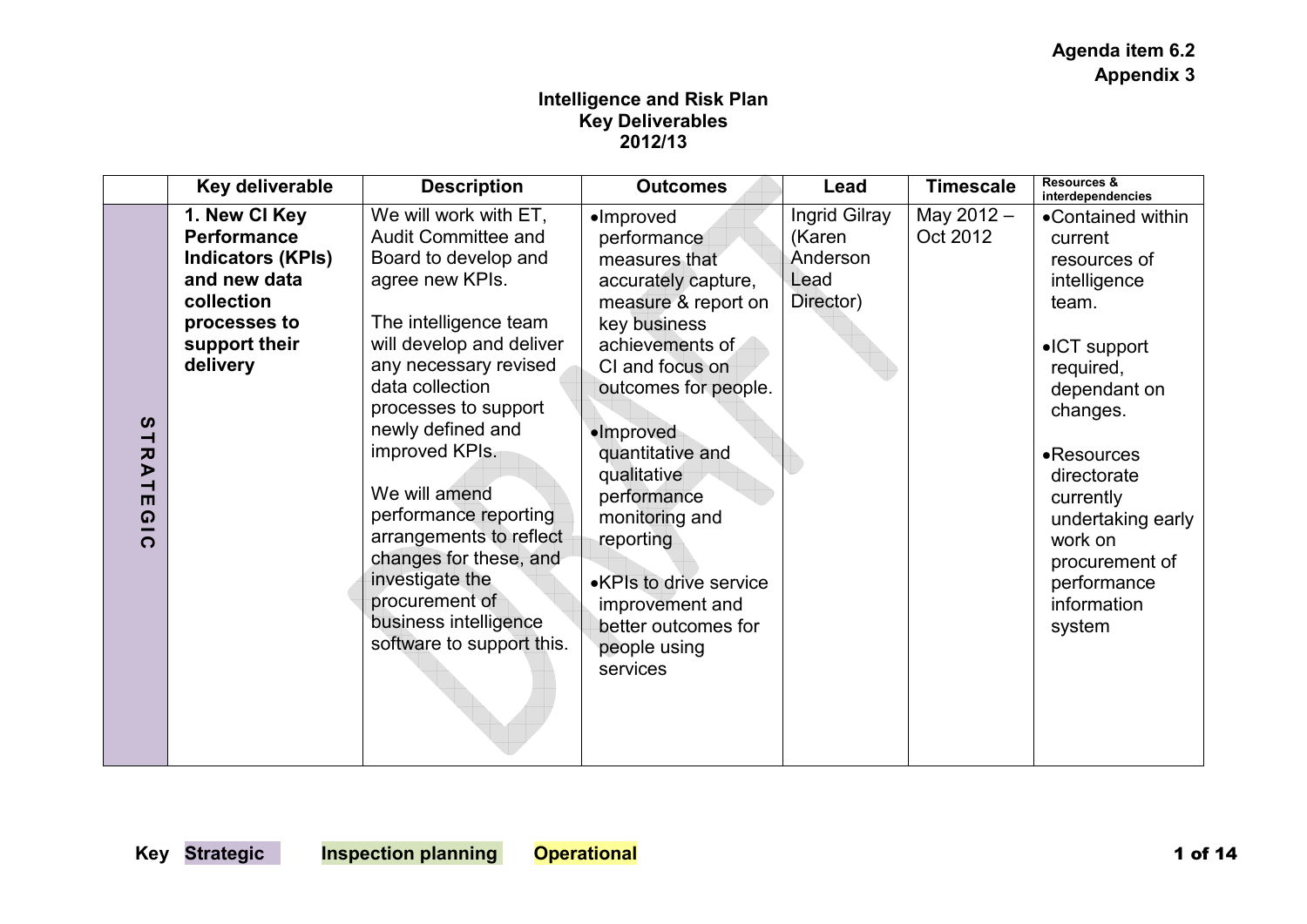|                            | 2. Communication         | Develop and deliver a     | ·Improved              | Ingrid Gilray | July-Dec | •Containable     |
|----------------------------|--------------------------|---------------------------|------------------------|---------------|----------|------------------|
|                            | of Key                   | communication plan to     | understanding and      | (Karen        | 2012     | within current   |
|                            | <b>Performance</b>       | tell staff about KPIs and | ownership amongst      | Anderson      |          | resources of     |
|                            | <b>Indicators (KPIs)</b> | to raise their awareness  | staff of new KPIs.     | Lead          |          | Intelligence     |
|                            | to all Staff.            | about how the work they   |                        | Director)     |          | team.            |
|                            |                          | do contributes to         |                        |               |          |                  |
|                            |                          |                           | •Improved staff        |               |          |                  |
|                            |                          | delivery of               | awareness of how       |               |          | •Comms team      |
|                            |                          | organisational business   | their work             |               |          | advice required  |
|                            |                          | achievements and KPIs.    | contributes to         |               |          |                  |
|                            |                          |                           | delivery of corporate  |               |          | •ED implications |
|                            |                          |                           | KPI <sub>s.</sub>      |               |          | for development  |
|                            |                          |                           |                        |               |          | of CI staff      |
| $\circ$                    |                          |                           | • Appropriate links to |               |          | appraisal system |
| ᠊ᠣ                         |                          |                           | to new staff           |               |          |                  |
| ш                          |                          |                           |                        |               |          |                  |
| ス<br>$\blacktriangleright$ |                          |                           | appraisal system       |               |          |                  |
|                            |                          |                           | established,           |               |          |                  |
|                            |                          |                           | including the          |               |          |                  |
| TION                       |                          |                           | development of team    |               |          |                  |
| $\blacktriangleright$      |                          |                           | plans and individual   |               |          |                  |
| ┍                          |                          |                           | plans that reflect     |               |          |                  |
|                            |                          |                           | corporate KPIs         |               |          |                  |
|                            |                          |                           |                        |               |          |                  |
|                            |                          |                           | ·Improved staff        |               |          |                  |
|                            |                          |                           | motivation and         |               |          |                  |
|                            |                          |                           |                        |               |          |                  |
|                            |                          |                           | performance.           |               |          |                  |
|                            |                          |                           |                        |               |          |                  |
|                            |                          |                           |                        |               |          |                  |
|                            |                          |                           |                        |               |          |                  |
|                            |                          |                           |                        |               |          |                  |
|                            |                          |                           |                        |               |          |                  |
|                            |                          |                           |                        |               |          |                  |
|                            |                          |                           |                        |               |          |                  |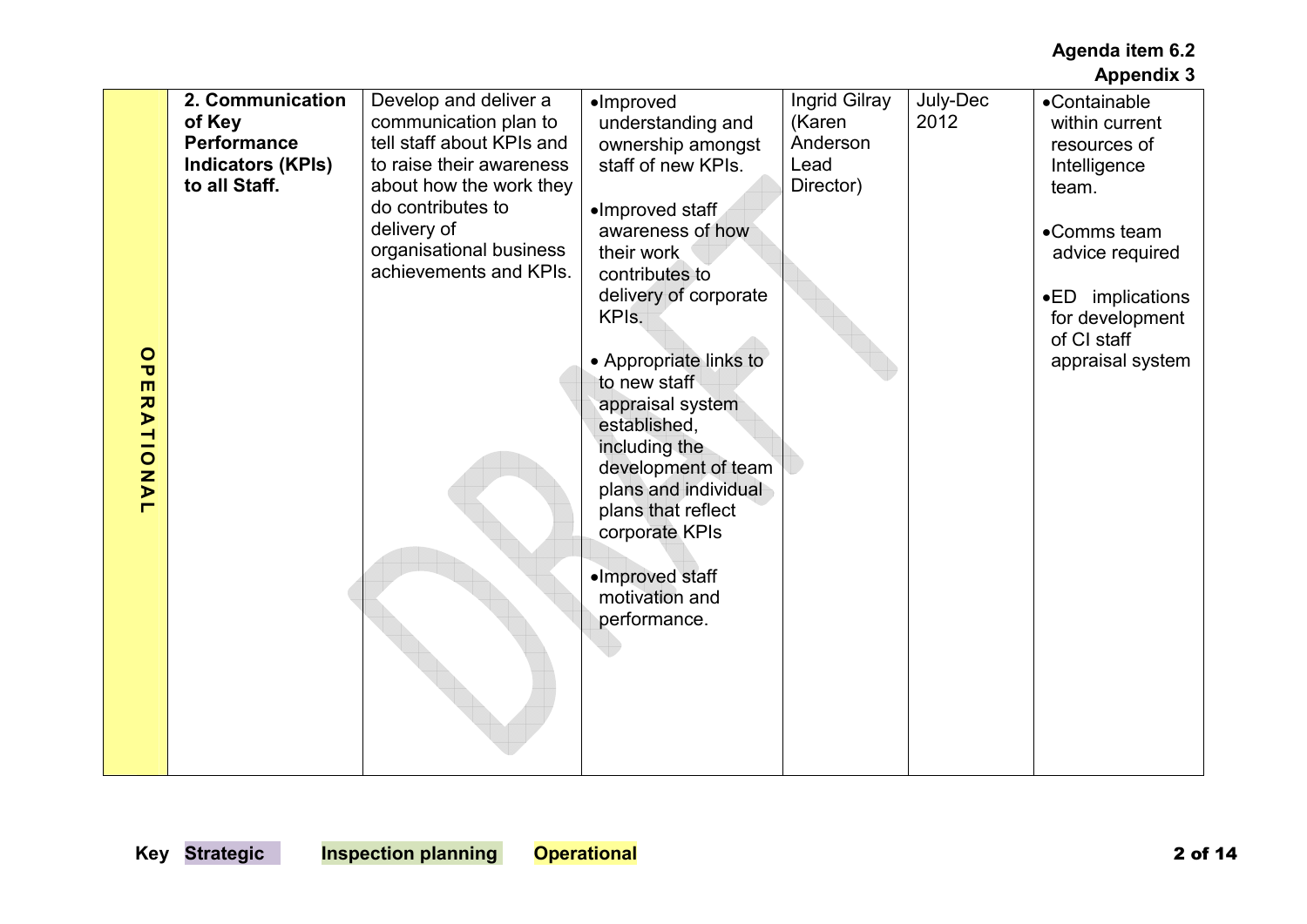|                         | 3. Improved pre-     | Develop pre- inspection   | •Improved information | Joan Lafferty | July2012 -                   | •Containable          |
|-------------------------|----------------------|---------------------------|-----------------------|---------------|------------------------------|-----------------------|
|                         | inspection           | information and           | to inspectors to      | (Stuart       | March 2013                   | within current        |
|                         | information about    | supporting processes      | inform better care    | MacKenzie,    | (phase 1)                    | resources but         |
|                         | regulated care       | about regulated care      |                       | Christina     |                              |                       |
|                         |                      |                           | service inspections   |               | Further work on              | requiring support     |
|                         | services (this       | services. This will build |                       | Naismith)     |                              | from the              |
|                         | closely links to key | on a recently developed   | •Improved use of      |               | implementation<br>post March | methodology           |
|                         | deliverable No 9)    | pro forma.                | information to make   |               | 2013 - Phase2                | group and the         |
|                         |                      |                           | better assessment of  |               |                              | intelligence and      |
|                         |                      | Develop guidance on       | risk                  |               |                              | risk group.           |
|                         |                      | preparing and using       |                       |               |                              |                       |
|                         |                      |                           |                       |               |                              |                       |
|                         |                      | chronologies about        | •Routine analysis of  |               |                              | •Admin time           |
|                         |                      | regulated care services   | standardised          |               |                              |                       |
|                         |                      | to assist in risk         | information for       |               |                              |                       |
| $\circ$                 |                      | identification and        | different categories  |               |                              | •Longer term ICT      |
| $\overline{\mathbf{U}}$ |                      | analysis.                 | of care services      |               |                              | resources             |
| m                       |                      |                           |                       |               |                              |                       |
| <b>RATIONA</b>          |                      | Focus on identifying risk |                       |               |                              |                       |
|                         |                      | indicators, including     | •Chronologies         |               |                              | $\bullet$ ED support  |
|                         |                      |                           | produced about        |               |                              |                       |
|                         |                      | notification information  | relevant care         |               |                              | required              |
|                         |                      | to be flagged within ICT  | services to inform    |               |                              |                       |
| $\blacksquare$          |                      | systems                   | better risk           |               |                              | $\bullet$ ICT support |
|                         |                      |                           | assessment            |               |                              | required              |
|                         |                      | Optimise use of annual    |                       |               |                              |                       |
|                         |                      | returns and self          |                       |               |                              |                       |
|                         |                      | assessments to inform     |                       |               |                              | •Intelligence and     |
|                         |                      | care services risk        |                       |               |                              |                       |
|                         |                      |                           |                       |               |                              | risk group            |
|                         |                      | assessment. Make          |                       |               |                              |                       |
|                         |                      | changes to annual         |                       |               |                              | •Inspectors, as       |
|                         |                      | return and self           |                       |               |                              | required              |
|                         |                      | assessment, as            |                       |               |                              |                       |
|                         |                      | required and work with    |                       |               |                              |                       |
|                         |                      | staff to ensure clear     |                       |               |                              |                       |
|                         |                      | understanding of how to   |                       |               |                              |                       |
|                         |                      | use this information.     |                       |               |                              |                       |
|                         |                      |                           |                       |               |                              |                       |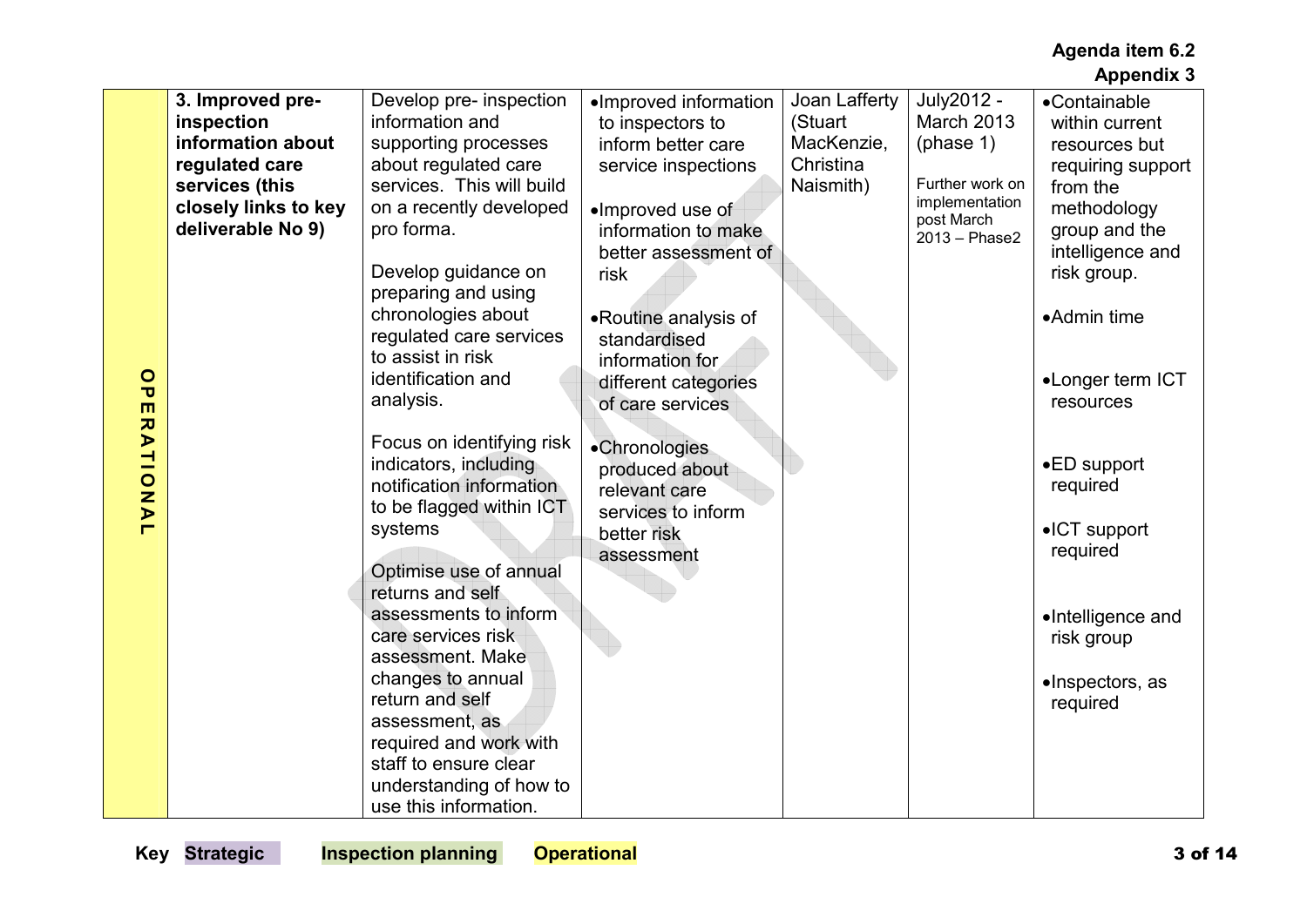| 4. Deliver<br>Christina<br>Dec 2012<br>Scope required<br>•Improved use of<br>•Containable<br>formalised<br>reporting, and identify<br>Naismith<br>aggregated<br>within existing<br>reporting on risk<br>appropriate reporting<br>information from CI<br>(Ingrid<br>resources of the<br>and intelligence to<br>format(s) and key data<br>Gilray)<br>intelligence and risk<br>intelligence team<br><b>CI inspection</b><br>requirements.<br>assessments to<br>and intelligence<br>planning process<br>and risk group<br>inform inspection<br>Prepare and schedule,<br>planning<br>for regular delivery,<br>•Requiring<br>relevant, aggregate<br>•Regular reporting on<br>support of CI<br>Z<br>intelligence and risk<br>intelligence and risk<br>$\boldsymbol{\omega}$<br>inspection<br>$\overline{\mathbf{U}}$<br>reports to inform CI<br>that informs strategic<br>planning groups<br>$\blacksquare$<br>strategic and inspection<br>planning<br>$\Omega$<br>planning processes.<br>TION<br>•CI inspection<br>planning utilises<br><b>PLANING</b><br>appropriate<br>intelligence and risk<br>information on a<br>regular basis |
|-------------------------------------------------------------------------------------------------------------------------------------------------------------------------------------------------------------------------------------------------------------------------------------------------------------------------------------------------------------------------------------------------------------------------------------------------------------------------------------------------------------------------------------------------------------------------------------------------------------------------------------------------------------------------------------------------------------------------------------------------------------------------------------------------------------------------------------------------------------------------------------------------------------------------------------------------------------------------------------------------------------------------------------------------------------------------------------------------------------------------------|
|-------------------------------------------------------------------------------------------------------------------------------------------------------------------------------------------------------------------------------------------------------------------------------------------------------------------------------------------------------------------------------------------------------------------------------------------------------------------------------------------------------------------------------------------------------------------------------------------------------------------------------------------------------------------------------------------------------------------------------------------------------------------------------------------------------------------------------------------------------------------------------------------------------------------------------------------------------------------------------------------------------------------------------------------------------------------------------------------------------------------------------|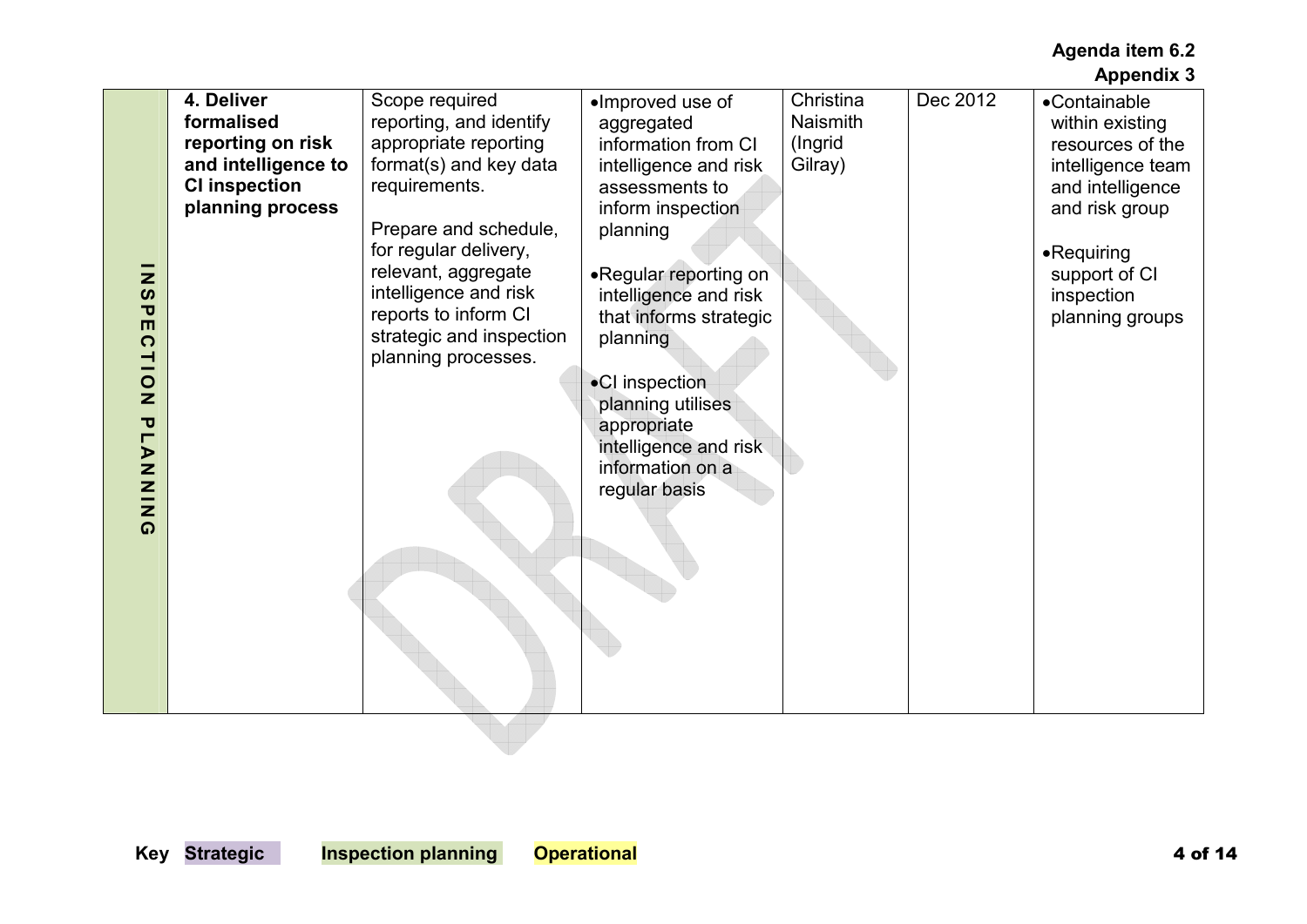|                                                                                                                               |                                                                                     |                                                                                                                                                                                                                                                                                                                                                                                                                                                                                                         |                                                                                                                                                                                                                                                                                  |                                                              |                                                                                                                                                                 | <b>Appendix 3</b>                                                                                                                 |
|-------------------------------------------------------------------------------------------------------------------------------|-------------------------------------------------------------------------------------|---------------------------------------------------------------------------------------------------------------------------------------------------------------------------------------------------------------------------------------------------------------------------------------------------------------------------------------------------------------------------------------------------------------------------------------------------------------------------------------------------------|----------------------------------------------------------------------------------------------------------------------------------------------------------------------------------------------------------------------------------------------------------------------------------|--------------------------------------------------------------|-----------------------------------------------------------------------------------------------------------------------------------------------------------------|-----------------------------------------------------------------------------------------------------------------------------------|
| $\boldsymbol{\omega}$<br>$\overline{\phantom{0}}$<br>スマ<br>$\overline{\phantom{0}}$<br>$\blacksquare$<br>$\Omega$<br>$\Omega$ | 5. Improved<br>intelligence from<br>complaints data to<br>inform all CI<br>activity | Review and revise how<br>we use information from<br>complaints to inform<br>activity across the CI.<br>Develop quarterly and<br>annual reporting on<br>complaints findings to<br>contribute to CI<br>inspection planning and<br>strategic development<br>Contribute to<br>complaints' team<br>development of new<br>complaints recording<br>system so that future<br>complaints information<br>can be analysed more<br>meaningfully, for<br>example by inspection<br>themes and outcomes<br>for people. | ·Improved use of<br>complaints data in<br>strategic planning<br>and CI inspection<br>planning<br>•Improved use of<br>complaints data to<br>inform individual<br>care services<br>inspections<br>•Improved information<br>about complaints<br>and improved<br>outcomes for people | Ingrid Gilray<br>(Yvonne<br>Littlejohn,<br>Joan<br>Lafferty) | Revised<br>reporting<br>delivered by<br><b>March 2013</b><br>Expansion of<br>information<br>about<br>complaints<br>dependant<br>on new<br>complaints<br>system. | •Intelligence team<br>and complaints<br>team.<br>•ED (training) and<br><b>ICT</b> implications<br>•Intelligence and<br>risk group |
|                                                                                                                               |                                                                                     |                                                                                                                                                                                                                                                                                                                                                                                                                                                                                                         |                                                                                                                                                                                                                                                                                  |                                                              |                                                                                                                                                                 |                                                                                                                                   |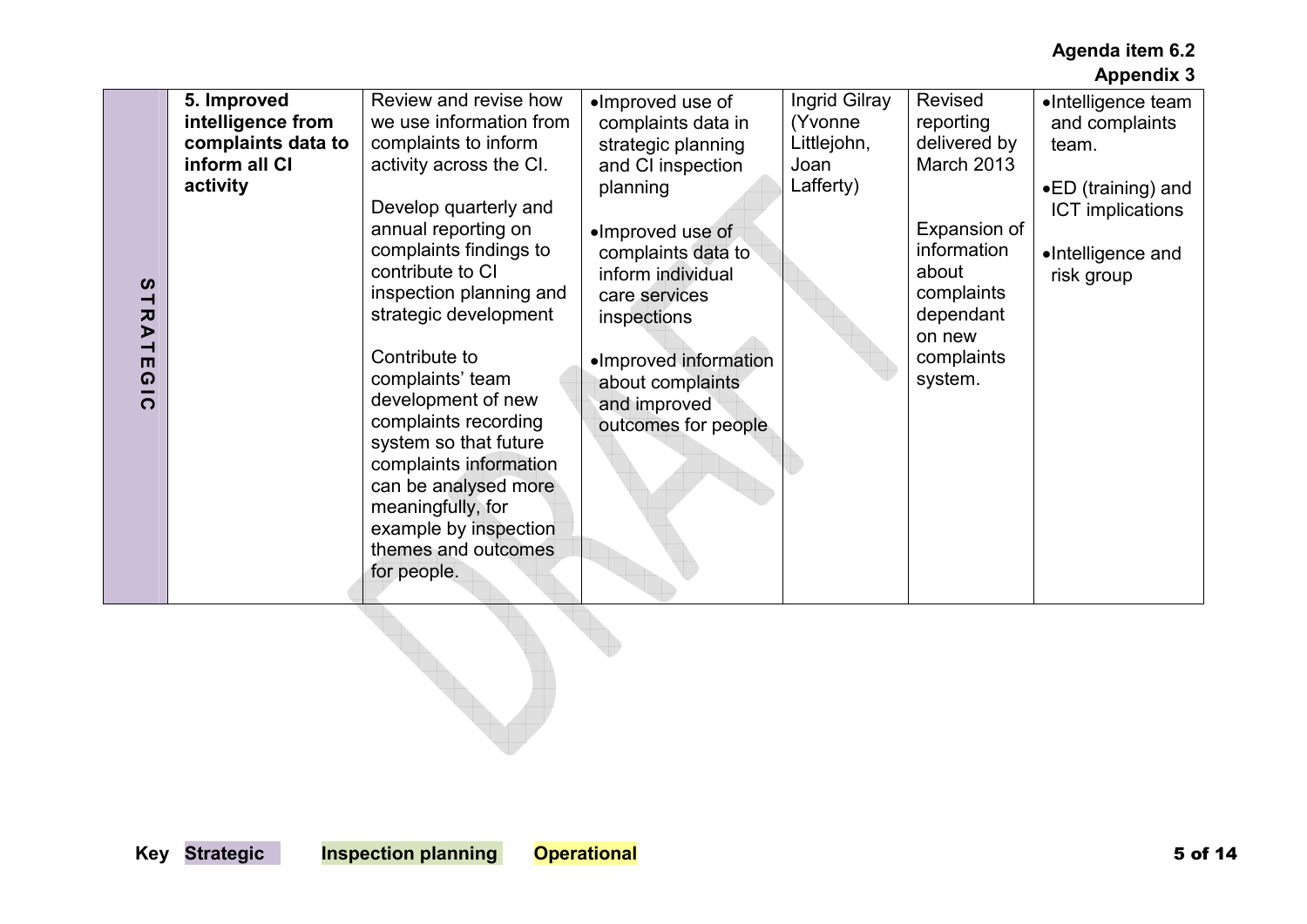|                                                                                                                                                                                   |                                                            |                                                                                                                                                                                                                                                                                                                 |                                                                                   |               |                                        | <b>Appendix 3</b>                                                               |
|-----------------------------------------------------------------------------------------------------------------------------------------------------------------------------------|------------------------------------------------------------|-----------------------------------------------------------------------------------------------------------------------------------------------------------------------------------------------------------------------------------------------------------------------------------------------------------------|-----------------------------------------------------------------------------------|---------------|----------------------------------------|---------------------------------------------------------------------------------|
|                                                                                                                                                                                   | 6. CI becomes<br>provider of official<br><b>statistics</b> | Deliver protocols and<br>publication plan for CI<br>becoming provider of<br>official statistics.<br>Inform ET and Board of<br>implications of<br>becoming a provider.                                                                                                                                           | •Robust information<br>on care services<br>available to the<br>social care sector | Ingrid Gilray | August 2012                            | •Intelligence team<br>•Joint work with<br><b>ISD and Scottish</b><br>Government |
| $\boldsymbol{\omega}$<br>$\overline{\phantom{0}}$<br>$\overline{\mathbf{z}}$<br>$\blacktriangleright$<br>$\overline{\phantom{0}}$<br>$\blacksquare$<br>$\overline{6}$<br>$\Omega$ |                                                            | <b>Publish Childcare</b><br>Statistics as an official<br>statistics publication<br>Explore with Information<br>Services Division of the<br>NHS (ISD) and Scottish<br>Government,<br>enhancement of existing<br>Care Homes and<br><b>Housing Support/Home</b><br>Care publications by<br>including CI statistics |                                                                                   |               | October<br>2012<br>Post-<br>March 2013 |                                                                                 |
|                                                                                                                                                                                   |                                                            |                                                                                                                                                                                                                                                                                                                 |                                                                                   |               |                                        |                                                                                 |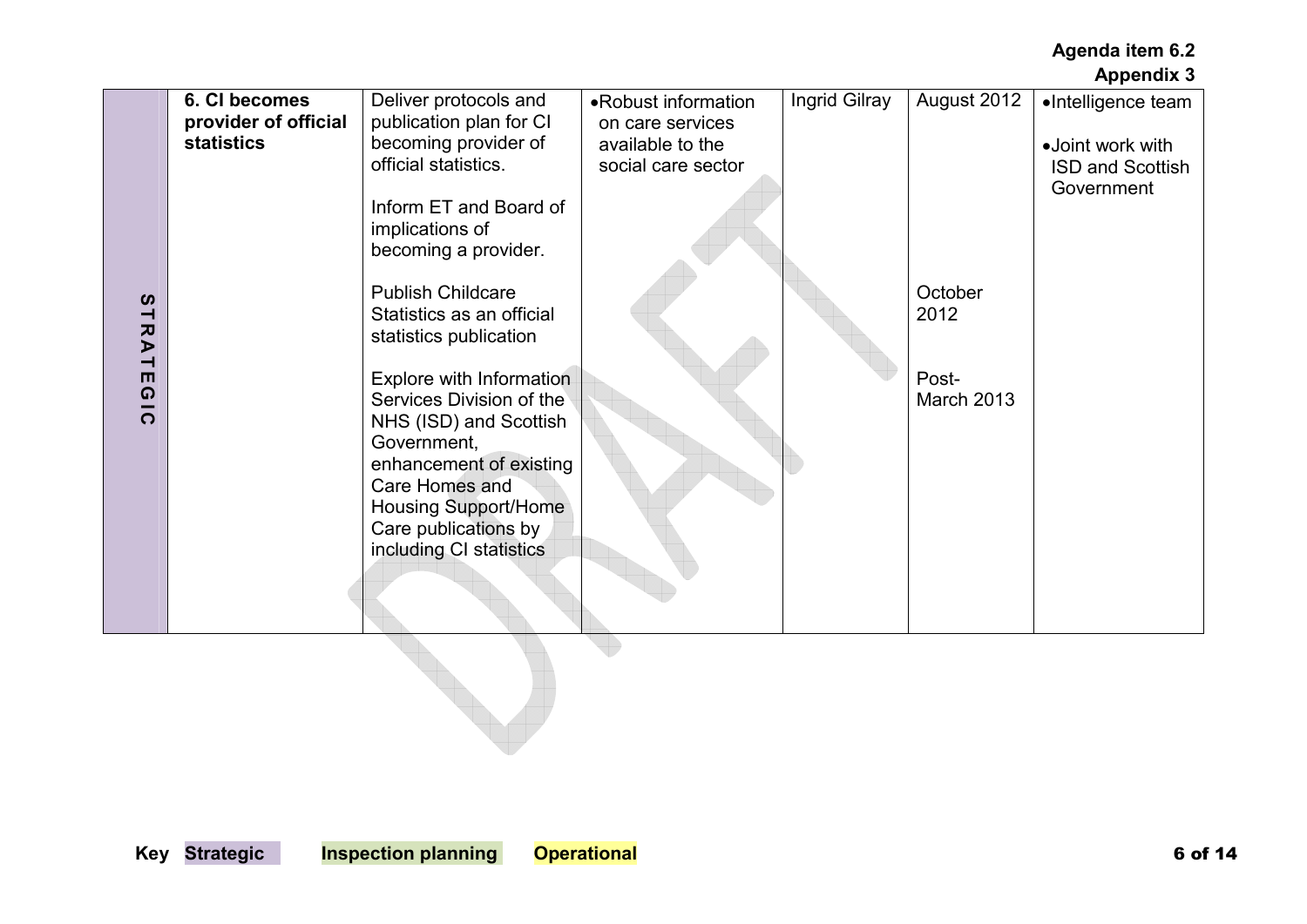|                                           | 7. Core data sets | Develop core data sets,     | •CI adoption of a      | lan Kerr | May 2012 / | •Implications for  |
|-------------------------------------------|-------------------|-----------------------------|------------------------|----------|------------|--------------------|
|                                           | for strategic and | along with supporting       | consistent approach    | (Ingrid  | March 2013 | intelligence team  |
|                                           | joint inspections | processes for strategic     | to evaluating          | Gilray)  |            |                    |
|                                           |                   | and joint inspections.      | performance using      |          |            |                    |
|                                           |                   | There will be a core        |                        |          |            | •Project leads for |
|                                           |                   |                             | key national           |          |            | joint services     |
|                                           |                   | data set established for    | performance data       |          |            | inspections        |
|                                           |                   | joint inspections of        | across local           |          |            |                    |
|                                           |                   | children's services,        | authorities and other  |          |            |                    |
|                                           |                   | based on nationally         | bodies                 |          |            |                    |
|                                           |                   | published datasets that     |                        |          |            |                    |
|                                           |                   | relate to the SHANARRI      | •Agreed core data      |          |            |                    |
|                                           |                   | wellbeing indicators.       | sets with local        |          |            |                    |
| $\circ$                                   |                   |                             |                        |          |            |                    |
| $\overline{\mathbf{U}}$<br>$\blacksquare$ |                   |                             | authorities through    |          |            |                    |
|                                           |                   | There will be a dataset     | <b>ADSW</b>            |          |            |                    |
|                                           |                   | for scrutiny of delivery of |                        |          |            |                    |
| <b>RATIO</b>                              |                   | local authority social      | • Effective links      |          |            |                    |
|                                           |                   | work services and a         | established to Single  |          |            |                    |
| IAAL                                      |                   | core dataset for joint      | Outcome                |          |            |                    |
|                                           |                   | inspections of older        | Agreements and         |          |            |                    |
|                                           |                   | people's services. This     | national outcome       |          |            |                    |
|                                           |                   | will draw significantly on  |                        |          |            |                    |
|                                           |                   |                             | frameworks             |          |            |                    |
|                                           |                   | nationally published        |                        |          |            |                    |
|                                           |                   | data.                       | •Data about regulated  |          |            |                    |
|                                           |                   |                             | services will be a key |          |            |                    |
|                                           |                   |                             | element of the core    |          |            |                    |
|                                           |                   |                             | dataset for local      |          |            |                    |
|                                           |                   |                             | authorities' delivery  |          |            |                    |
|                                           |                   |                             | of social work         |          |            |                    |
|                                           |                   |                             | services and joint     |          |            |                    |
|                                           |                   |                             |                        |          |            |                    |
|                                           |                   |                             | inspections.           |          |            |                    |
|                                           |                   |                             |                        |          |            |                    |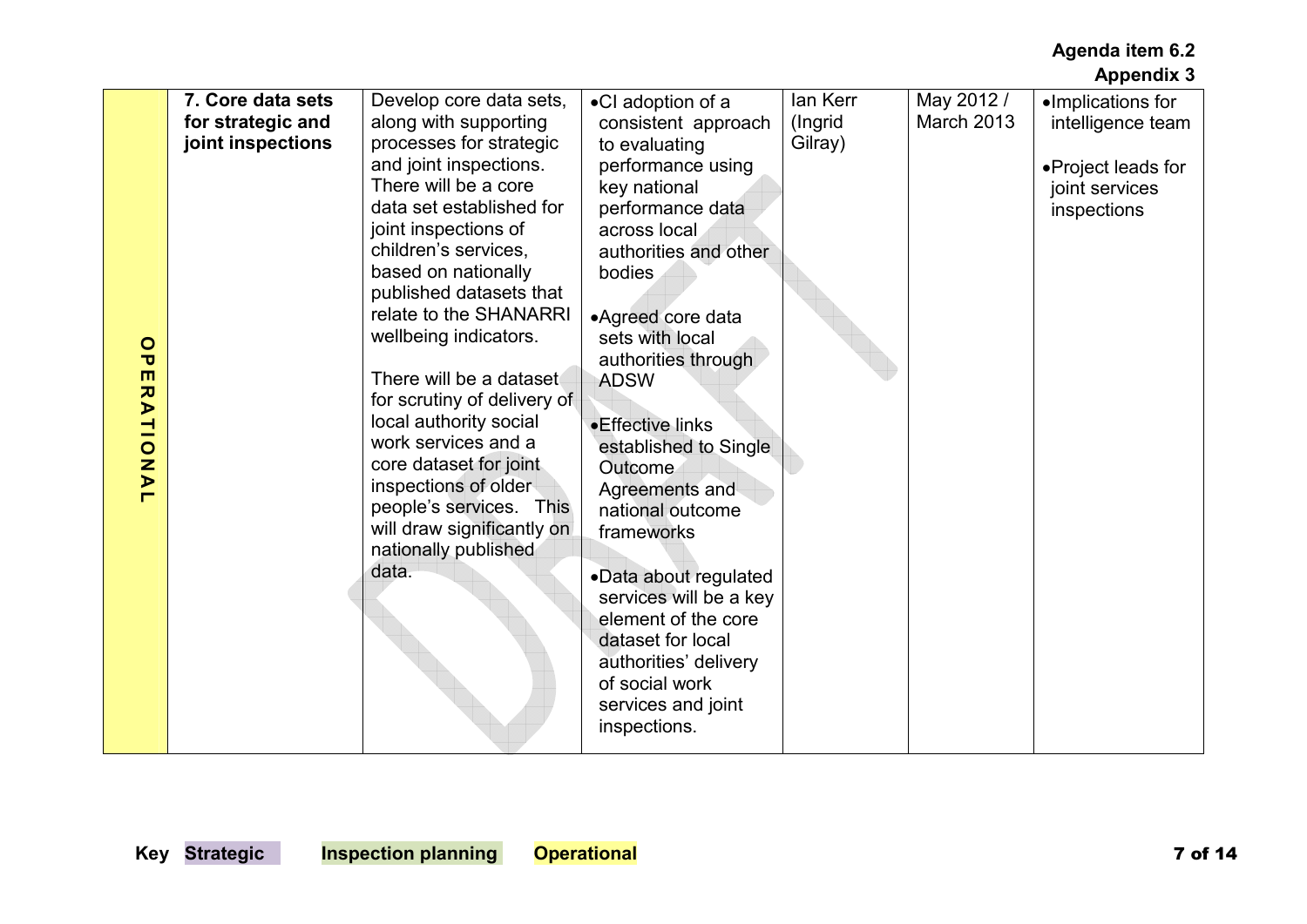|                                                                                                                      |                                           |                                                                                                                                 |                                                                                                                                            |                             |                                         | '                                       |
|----------------------------------------------------------------------------------------------------------------------|-------------------------------------------|---------------------------------------------------------------------------------------------------------------------------------|--------------------------------------------------------------------------------------------------------------------------------------------|-----------------------------|-----------------------------------------|-----------------------------------------|
|                                                                                                                      | 8. CI improves way<br>it shares data with | Working with key<br>partners (e.g.ISD, HIS,                                                                                     | •Improved data<br>sharing and                                                                                                              | Ingrid Gilray<br>(Christina | March 2013                              | •Containable<br>within existing         |
|                                                                                                                      | key partners                              | ES and SG) to review                                                                                                            | protocols                                                                                                                                  | Naismith)                   | Ongoing                                 | resources                               |
| $\mathbf{z}$<br>$\boldsymbol{\omega}$<br>$\overline{\mathbf{U}}$<br>$\blacksquare$<br>$\Omega$<br>ᅴ<br>$\frac{0}{2}$ |                                           | how CI both receives<br>and shares data with<br>these partners<br>(including assessments<br>of perceived and<br>emerging risk). | •Improved use of<br>shared data and<br>improved ability to<br>identify perceived or<br>real risks and<br>contribute to problem<br>solving. |                             | post 2013<br>with other<br>key partners | •Project leads for<br>joint inspections |
| $\overline{\mathbf{U}}$<br>$\blacksquare$<br>$\triangleright$<br>NNIN<br>$\Omega$                                    |                                           | Maintain delivery of<br>workforce data to<br><b>Scottish Social Services</b><br>Council                                         | •Establish systematic<br>means for regular<br>information<br>exchange with key<br>partners                                                 |                             |                                         |                                         |
|                                                                                                                      |                                           |                                                                                                                                 | •Identify and cease<br>collection of data<br>that is not used and<br>serves no useful<br>purpose                                           |                             |                                         |                                         |
|                                                                                                                      |                                           |                                                                                                                                 |                                                                                                                                            |                             |                                         |                                         |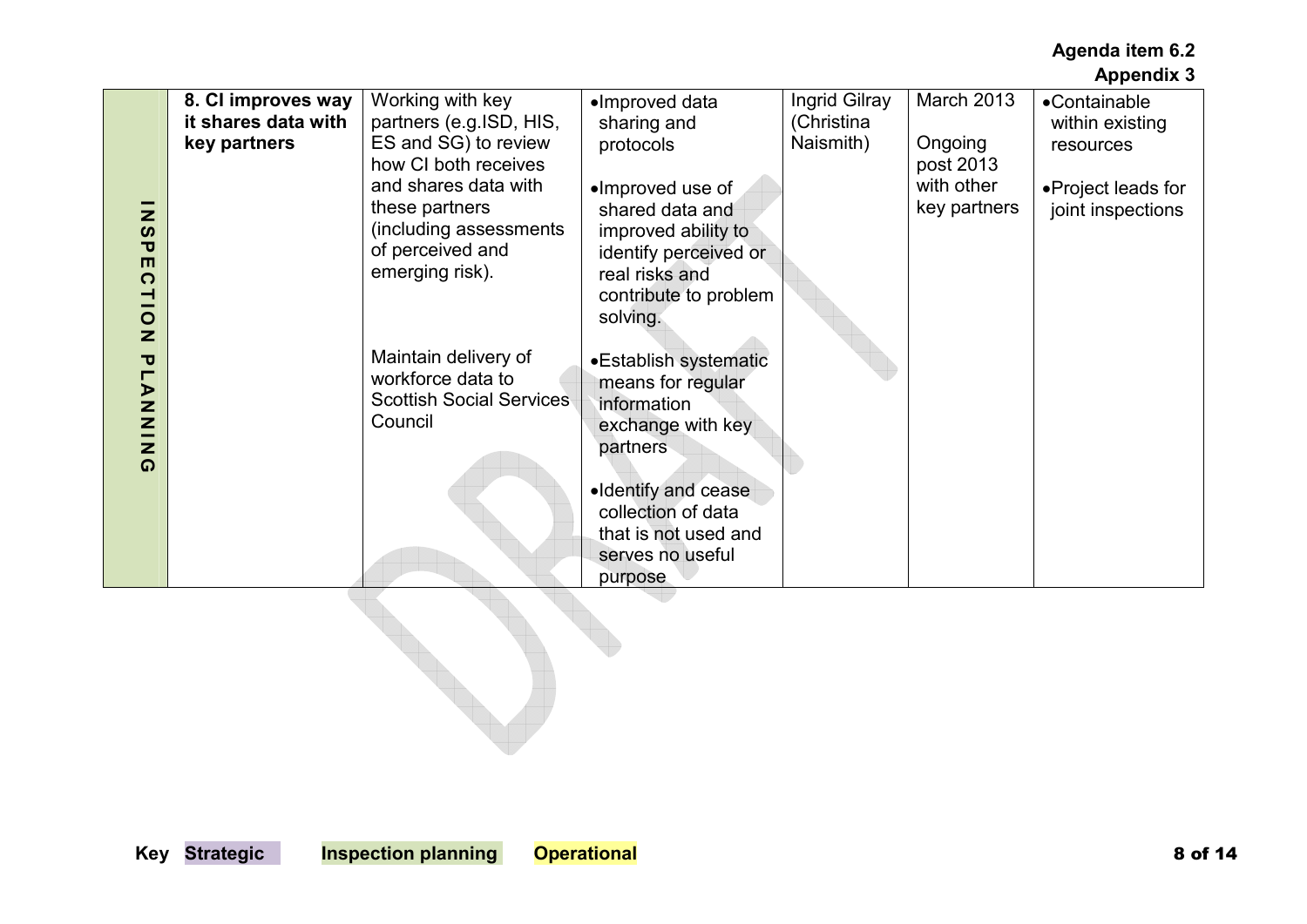|                                                                                                                                                                      |                                                                                                                                                              |                                                                                                                                                                                        |                                                                                                                                                                                                   |                                        |                           | лрроник о                                                                                                                                                                                                  |
|----------------------------------------------------------------------------------------------------------------------------------------------------------------------|--------------------------------------------------------------------------------------------------------------------------------------------------------------|----------------------------------------------------------------------------------------------------------------------------------------------------------------------------------------|---------------------------------------------------------------------------------------------------------------------------------------------------------------------------------------------------|----------------------------------------|---------------------------|------------------------------------------------------------------------------------------------------------------------------------------------------------------------------------------------------------|
| $\boldsymbol{\omega}$<br>ᅴ<br>$\overline{\phantom{0}}$<br>$\pmb{\pi}$<br>$\blacktriangleright$<br>$\overline{\phantom{0}}$<br>$\blacksquare$<br>$\Omega$<br>$\Omega$ | 9. Improved CI risk<br>assessments due<br>to better<br>understanding of<br>information from<br>notifications (links<br>to key deliverable<br>No <sub>3</sub> | Commence and<br>conclude review to<br>identify relevant<br>notifications from care<br>service providers.<br>Identify and agree use<br>of information received.<br>Specify ICT changes. | ·Improved and more<br>targeted range of<br>notifications in use<br>•Structured data<br>collected that will<br>enable aggregated<br>information to be<br>produced<br>•Improved risk<br>assessments | Joan Lafferty<br>(Stuart<br>MacKenzie) | July 2012 -<br>March 2013 | •Methodology<br>group and<br>intelligence team<br>•ICT implications<br>•Intelligence and<br>risk group<br>support<br>·Inspector staff,<br>as required<br>•Consider input of<br>specialist<br>researcher to |
|                                                                                                                                                                      |                                                                                                                                                              |                                                                                                                                                                                        |                                                                                                                                                                                                   |                                        |                           | identification of<br>key predictive<br>risk factors in<br>regulated care<br>services                                                                                                                       |
|                                                                                                                                                                      |                                                                                                                                                              |                                                                                                                                                                                        |                                                                                                                                                                                                   |                                        |                           |                                                                                                                                                                                                            |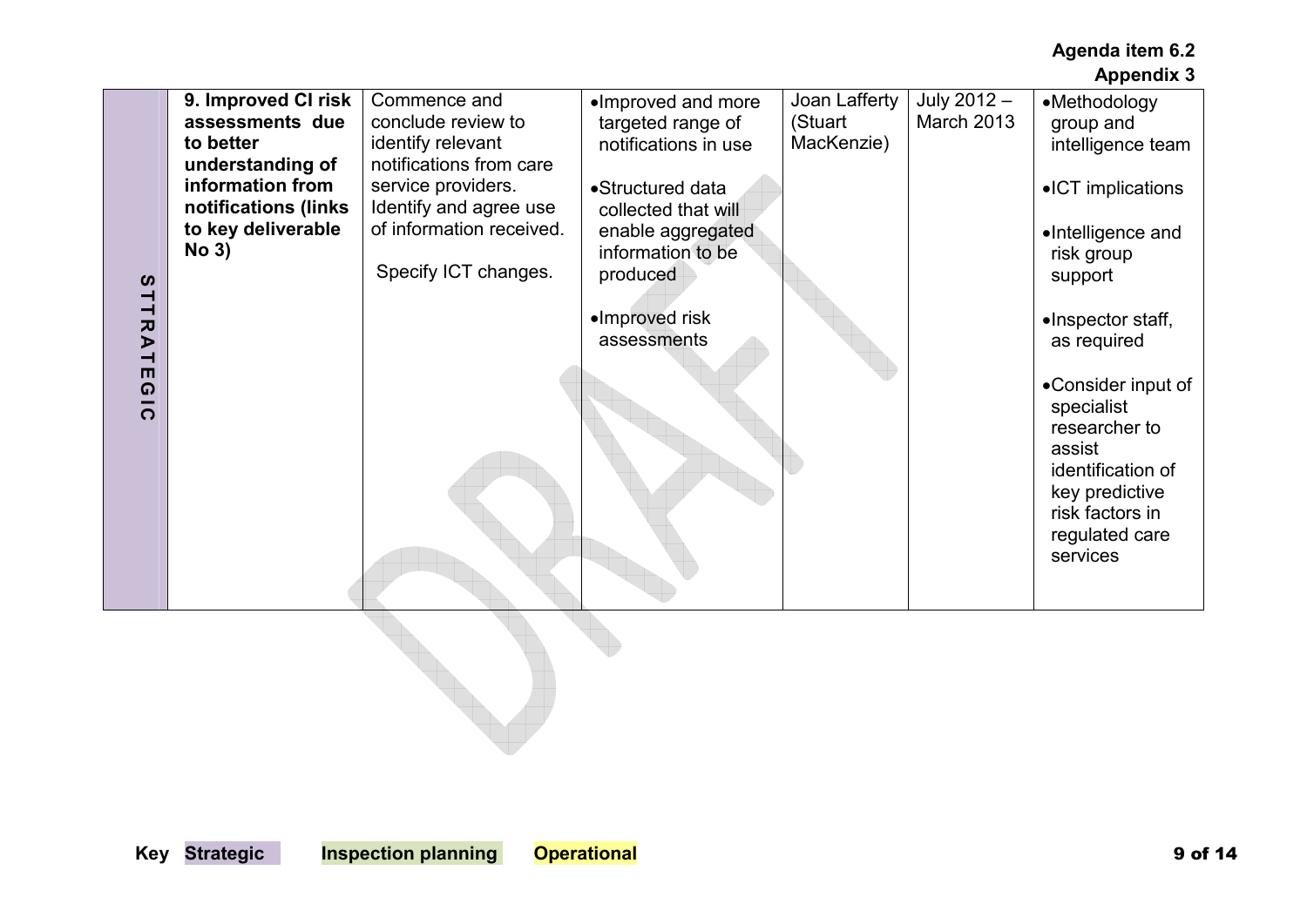|                    | 10. Policy to guide | Scope organisational     |                         | lan Kerr  | Dec 2012 | •Possible ED     |
|--------------------|---------------------|--------------------------|-------------------------|-----------|----------|------------------|
|                    |                     |                          | •Clarity for inspection |           |          |                  |
|                    | CI handling of soft | use of soft intelligence | staff about what        | (Joan     |          | (staff training) |
|                    | intelligence        | and benchmark against    | constitutes soft        | Lafferty) |          | and ICT          |
|                    |                     | systems used by key      | intelligence and how    |           |          | implications     |
|                    |                     | scrutiny partners.       | they should store       |           |          |                  |
|                    |                     |                          | and use this.           |           |          |                  |
|                    |                     | Review internal process  |                         |           |          |                  |
|                    |                     | for handling and         | •Systematic and         |           |          |                  |
|                    |                     | responding to high-risk  | appropriate             |           |          |                  |
|                    |                     | information.             |                         |           |          |                  |
|                    |                     |                          | approach to handling    |           |          |                  |
|                    |                     |                          | soft intelligence       |           |          |                  |
|                    |                     | Develop proposals and    | deployed across CI      |           |          |                  |
| $\frac{0}{\sigma}$ |                     | CI policy for handling   |                         |           |          |                  |
| $\blacksquare$     |                     | soft intelligence and    | •Accountability for the |           |          |                  |
|                    |                     | high-risk information.   | information is clear.   |           |          |                  |
|                    |                     |                          |                         |           |          |                  |
|                    |                     |                          |                         |           |          |                  |
|                    |                     |                          |                         |           |          |                  |
| RATIONAL           |                     |                          |                         |           |          |                  |
|                    |                     |                          |                         |           |          |                  |
|                    |                     |                          |                         |           |          |                  |
|                    |                     |                          |                         |           |          |                  |
|                    |                     |                          |                         |           |          |                  |
|                    |                     |                          |                         |           |          |                  |
|                    |                     |                          |                         |           |          |                  |
|                    |                     |                          |                         |           |          |                  |
|                    |                     |                          |                         |           |          |                  |
|                    |                     |                          |                         |           |          |                  |
|                    |                     |                          |                         |           |          |                  |
|                    |                     |                          |                         |           |          |                  |
|                    |                     |                          |                         |           |          |                  |
|                    |                     |                          |                         |           |          |                  |
|                    |                     |                          |                         |           |          |                  |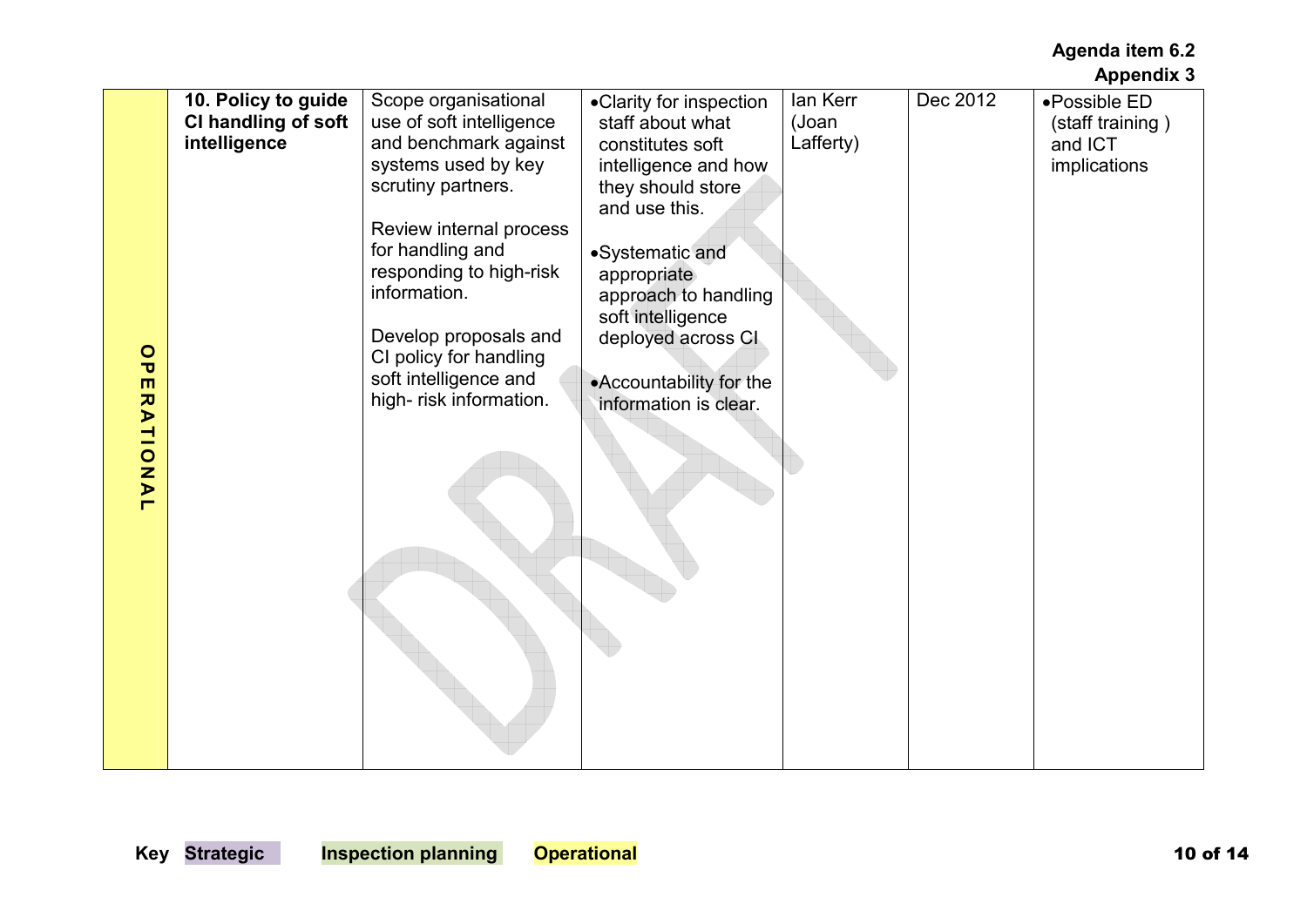|                                                                                                                                                               | <b>Appendix 3</b>                                                                                                                                                         |
|---------------------------------------------------------------------------------------------------------------------------------------------------------------|---------------------------------------------------------------------------------------------------------------------------------------------------------------------------|
| 11. Revised CI<br>child, adult and<br>public protection<br>policy and<br>procedures<br>$\circ$<br>$\overline{\mathbf{U}}$<br>$\blacksquare$<br><b>RATIONA</b> | Christina<br>•Support required<br>December<br><b>Naismith</b><br>2012<br>from ICT and ED<br>(lan Kerr,<br>Joan<br>•Input from NEL<br>Lafferty)<br>and Complaints<br>staff |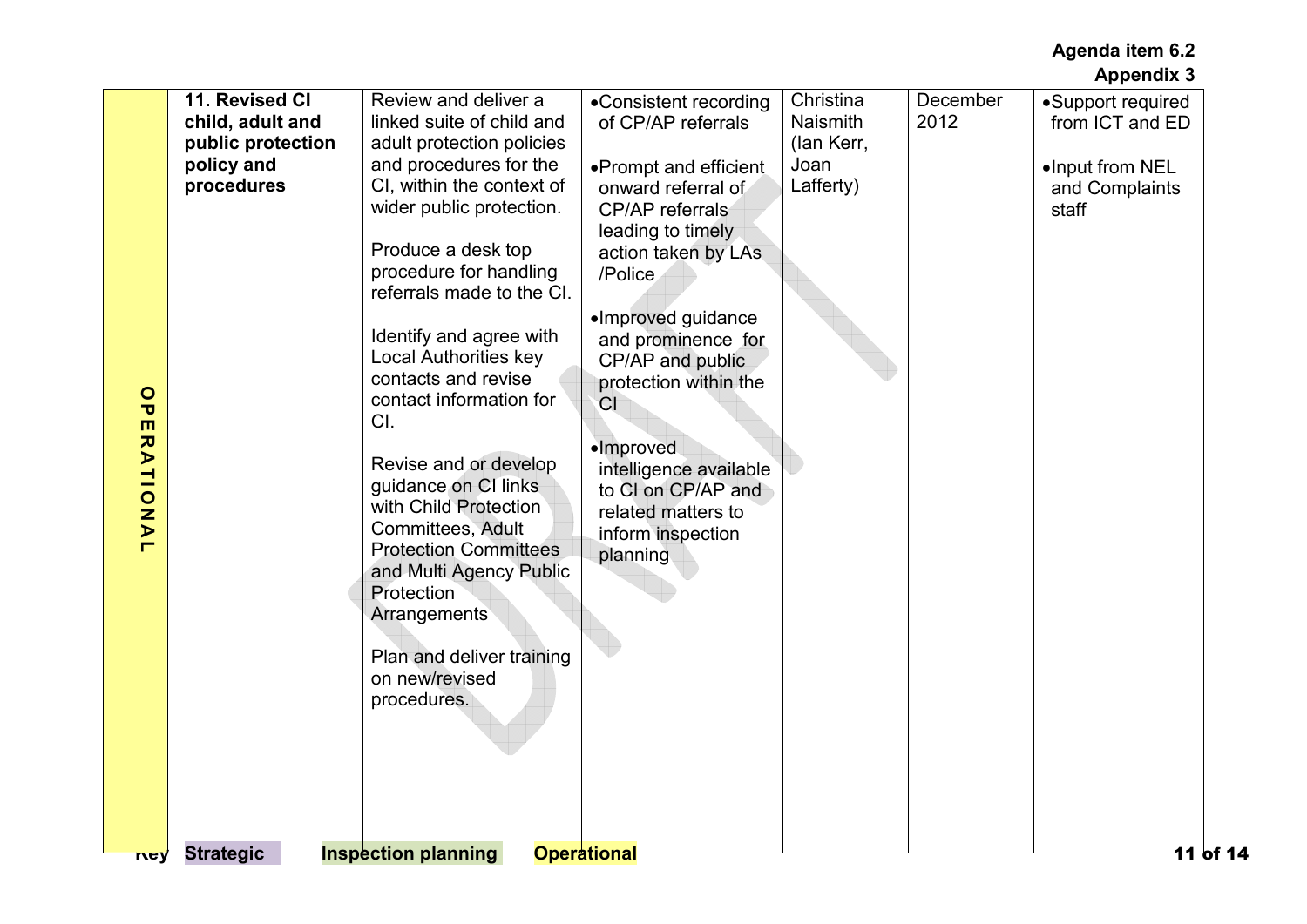|                            | 12. Improved CI     | Create new source of   | • Ability to easily and | Ingrid Gilray | December | •Intelligence team  |
|----------------------------|---------------------|------------------------|-------------------------|---------------|----------|---------------------|
|                            | ability to identify | information about      | accurately identify     | (Christina    | 2012     | - from within       |
|                            | major risks posed   | corporate groups of    | the owner of groups     | Naismith)     |          | existing            |
|                            | by large providers  | providers (e.g. BUPA,  | of providers            |               |          | resources.          |
| Z<br>$\boldsymbol{\omega}$ |                     | Balhousie), together   |                         |               |          |                     |
| $\mathbf{\overline{v}}$    |                     | with systems and       | •Improved means of      |               |          | $\bullet$ Inspector |
| ш<br>$\Omega$              |                     | procedures for         | identifying risks       |               |          | Manager             |
| ᅴ                          |                     | maintaining this.      | across services         |               |          |                     |
| $\circ$                    |                     |                        | provided by the         |               |          | •Support required   |
| Z                          |                     | Develop systematic     | same provider           |               |          | from ICT            |
| $\mathbf{\overline{v}}$    |                     | reporting on           |                         |               |          |                     |
|                            |                     | performance of these   |                         |               |          |                     |
| <b>LANA</b>                |                     | groups of providers to |                         |               |          |                     |
|                            |                     | assist inspection      |                         |               |          | •Support required   |
|                            |                     | planning.              |                         |               |          | from Registration   |
| $\bar{z}$<br>$\Omega$      |                     |                        |                         |               |          | team                |
|                            |                     |                        |                         |               |          |                     |
|                            |                     |                        |                         |               |          | •Intelligence and   |
|                            |                     |                        |                         |               |          | risk group          |
|                            |                     |                        |                         |               |          |                     |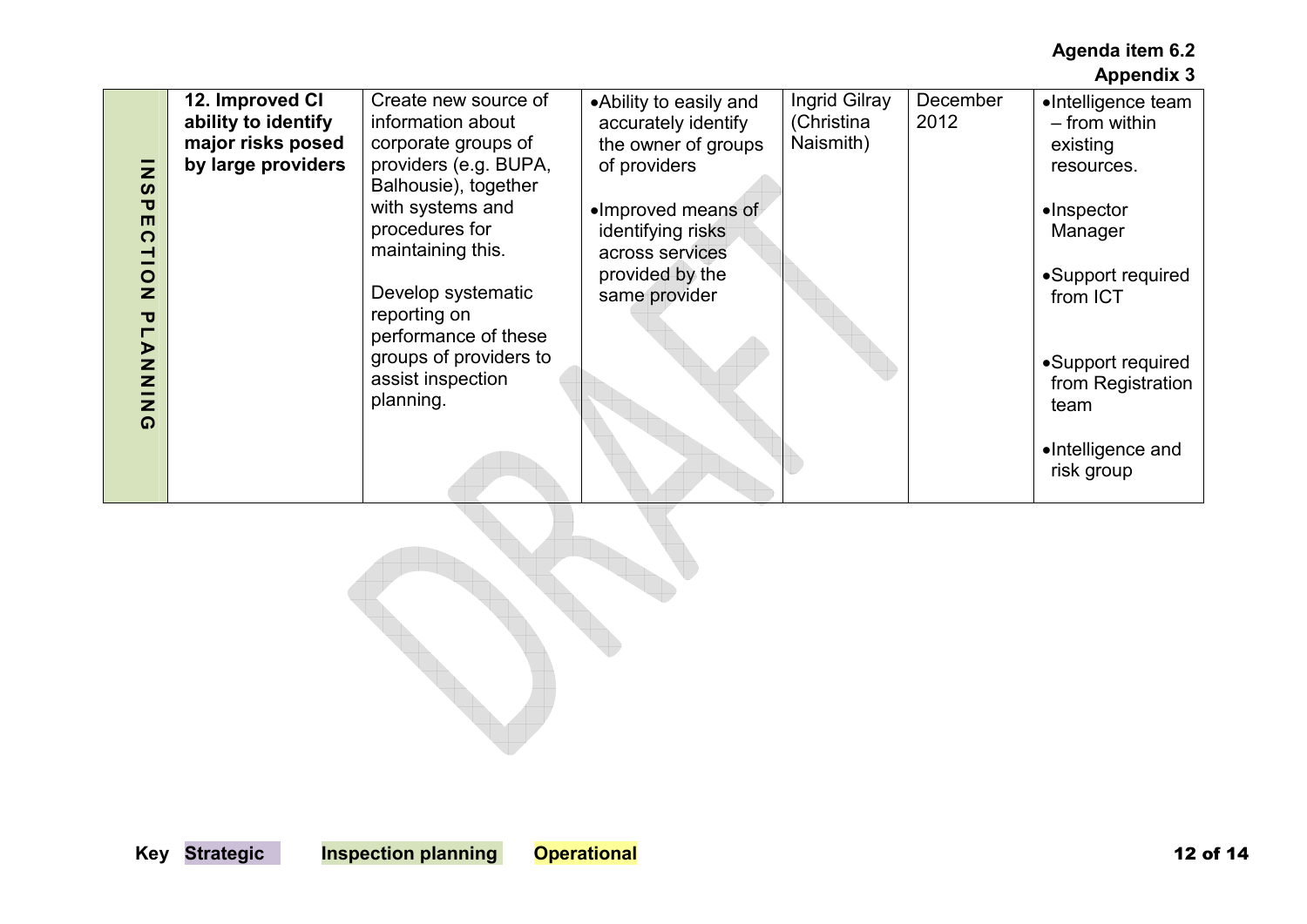| $\circ$<br>$\overline{\mathbf{U}}$<br>$\blacksquare$<br><b>RATIONA</b><br>H | 13. Improved CI<br>use of intelligence<br>to inform quality<br>assurance and<br>consistent risk<br>assessment<br><b>Key Strategic</b> | Improve consistency in<br>inspection grading and<br>produce better<br>evidenced and<br>evaluative reports<br>through, for example:<br>•Cross area staff<br>training exercises<br>•Providing<br>benchmarking<br>information about<br>grades<br>• Review quality grading<br>scale and consider<br>service specific<br>exemplars to assist<br>staff to evaluate and<br>grade consistently<br>•Utilising improvement<br>actions identified as<br>part of self-evaluation<br>taking a closer look at<br>risk<br>Continue building staff<br>capacity in assessing<br>and evaluating risk<br>through better use of<br>intelligence.<br><b>Establish intelligence</b><br>network across CI.<br><b>Inspection planning</b> | ·Improved focus and<br>consistency in QA<br>·Improved use of<br>available risk and<br>intelligence data<br>·Improved quality and<br>consistency<br>•Increased staff<br>capacity to use<br>intelligence and<br>assess risk<br>•Focused learning<br>opportunities for staff<br><b>Operational</b> | Christina<br><b>Naismith</b><br>(Ingrid<br>Gilray,<br>Yvonne<br>Littlejohn<br>and IM to be<br>identified) | March 2013 | •Intelligence team<br>- from within<br>existing<br>resources.<br>$\bullet$ ED – training and<br>development<br>activities<br>(including input<br>from practice<br>learning advisers<br>and locality ED<br>forums)<br>•Intelligence and<br>risk group<br>•Complaints and<br>QA team<br>$\bullet$ Admin team $-$<br>2/4 members per<br>area to be part of<br>Intelligence<br>network (within<br>existing<br>resources)<br>13 of 14 |
|-----------------------------------------------------------------------------|---------------------------------------------------------------------------------------------------------------------------------------|-------------------------------------------------------------------------------------------------------------------------------------------------------------------------------------------------------------------------------------------------------------------------------------------------------------------------------------------------------------------------------------------------------------------------------------------------------------------------------------------------------------------------------------------------------------------------------------------------------------------------------------------------------------------------------------------------------------------|-------------------------------------------------------------------------------------------------------------------------------------------------------------------------------------------------------------------------------------------------------------------------------------------------|-----------------------------------------------------------------------------------------------------------|------------|----------------------------------------------------------------------------------------------------------------------------------------------------------------------------------------------------------------------------------------------------------------------------------------------------------------------------------------------------------------------------------------------------------------------------------|
|-----------------------------------------------------------------------------|---------------------------------------------------------------------------------------------------------------------------------------|-------------------------------------------------------------------------------------------------------------------------------------------------------------------------------------------------------------------------------------------------------------------------------------------------------------------------------------------------------------------------------------------------------------------------------------------------------------------------------------------------------------------------------------------------------------------------------------------------------------------------------------------------------------------------------------------------------------------|-------------------------------------------------------------------------------------------------------------------------------------------------------------------------------------------------------------------------------------------------------------------------------------------------|-----------------------------------------------------------------------------------------------------------|------------|----------------------------------------------------------------------------------------------------------------------------------------------------------------------------------------------------------------------------------------------------------------------------------------------------------------------------------------------------------------------------------------------------------------------------------|